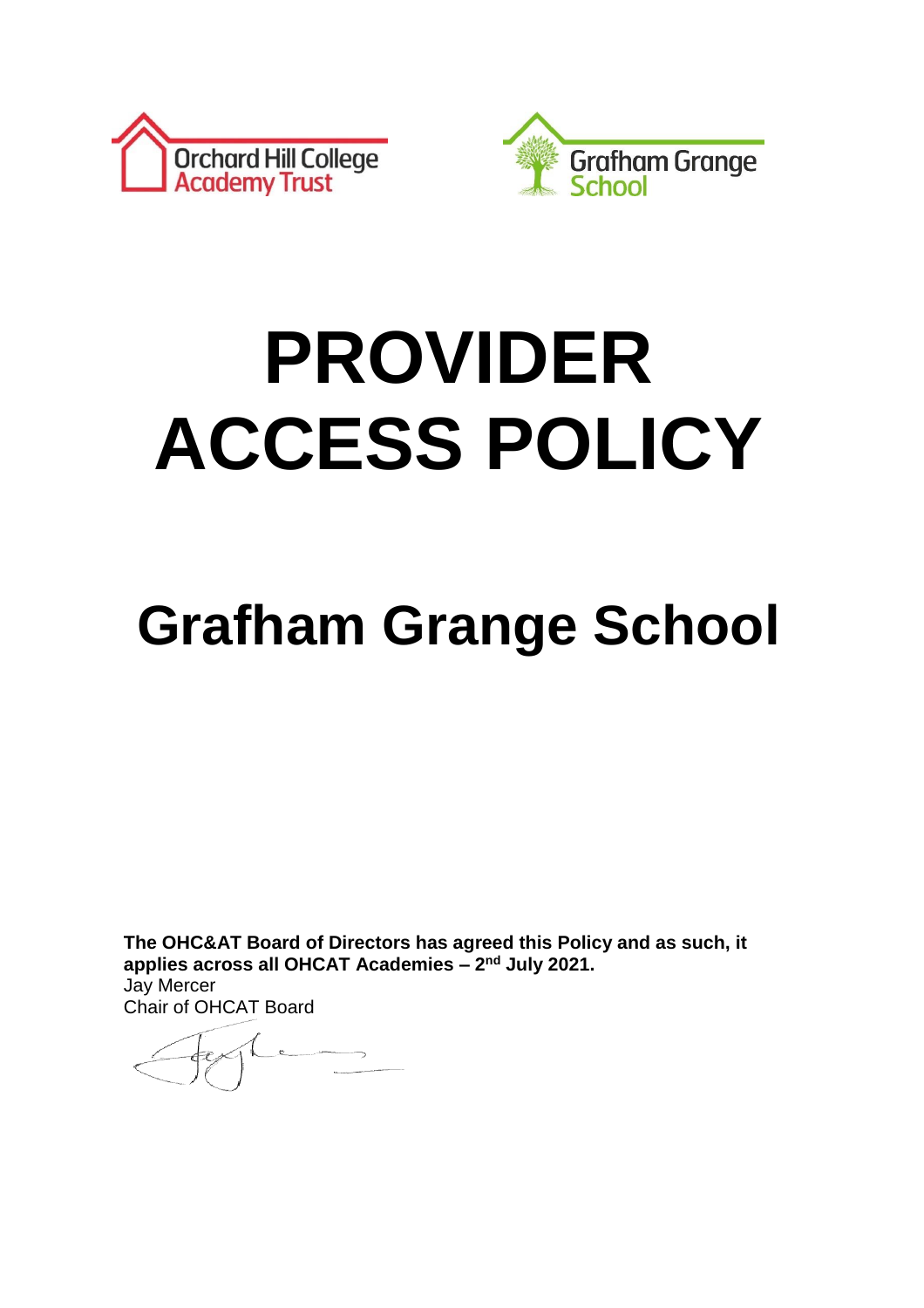



# **INTRODUCTION**

As of 2 January 2018, schools and academies are required to provide technical education and apprenticeship providers with opportunities to talk to students in years 8 to 13 about approved technical qualifications and apprenticeships. This is a requirement of the Education Act 1997 (as amended by the [Technical and Further](http://www.legislation.gov.uk/ukpga/2017/19/section/2)  [Education Act 2017\)](http://www.legislation.gov.uk/ukpga/2017/19/section/2).

This policy statement sets out Grafham Grange School's arrangements for managing the access of providers to students at the school for the purposes of giving them information about the provider's education or training offer. This complies with the school's legal obligations under Section 42B of the Education Act 1997.

## **STUDENT ENTITLEMENT**

Students in years 8-13 are entitled:

- To find out about technical education qualifications and apprenticeships opportunities, as part of a careers programme which provides information on thefull range of education and training options available at each transition point.
- To hear from a range of local providers about the opportunities they offer, including technical education and apprenticeships – through options events, assemblies, career exhibitions and group discussions and taster events.
- To understand how to make applications for the full range of academic and technical courses.

# **MANAGEMENT OF PROVIDER ACCESS REQUESTS**

#### **Procedure**

A provider wishing to request access should initially contact the Career Lead at Grafham Grange School, listed below:

Kay Longbottom k.longbottom@grafham-grange.co.uk 01483 892214

#### **Opportunities for access**

Please speak to our named Careers Lead to identify the most suitable opportunity for you.

Please refer to the Child Protection Adult Protection & Safeguarding Policy and the Visiting Speakers Policy for details of our approach to allowing providers into school as visitors to talk to our students.

## **Premises and facilities**

The school will make the main hall, classrooms or meeting rooms available for